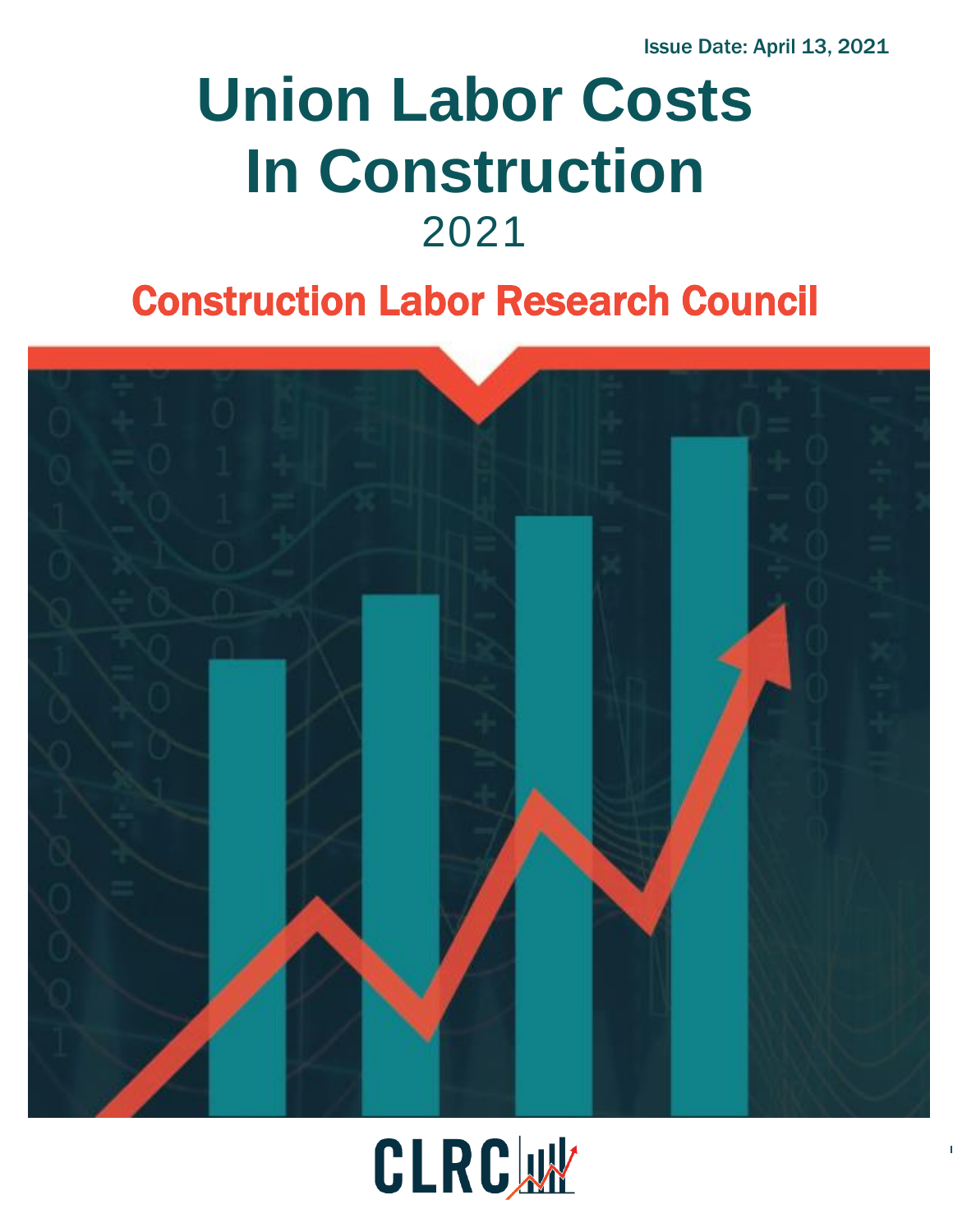This report contains both general and detailed information on compensation for union craft workers in the construction industry, as analyzed by the Construction Labor Research Council (CLRC). Data are presented for the nation as a whole, nine geographic regions, and 18 different craft classifications. In addition, the report has trend lines which show the union craft total package increase history, as well as results for already negotiated future increases.

# **Total Package Rates**

**Exhibit 1** illustrates how total package rates in 2020 are distributed across a range. As the exhibit clearly highlights, the plurality of total package rates in 2020 were in the \$50.01–

\$60.00 range. Most other total package rates landed in the adjacent ranges. Consequently, nearly 73 percent of all total package rates were from \$40.01 to \$70.00.

NOTE: The total package includes all negotiated employer

#### Exhibit 1



*Distribution of total package rates*

#### **The following associations sponsor this report:**

Associated General Contractors of America (AGC) Central States Insulation Association (CSIA) FCA International (FCA) International Council of Employers of Bricklayers and Allied Craftworkers (ICE) Mechanical Contractors Association of America (MCAA) National Electrical Contractors Association (NECA) National Fire Sprinkler Association (NFSA) North American Contractors Association (NACA) Sheet Metal and Air Conditioning Contractors' National Association (SMACNA) Signatory Wall and Ceiling Contractors Alliance (SWACCA) The Association of Union Constructors (TAUC)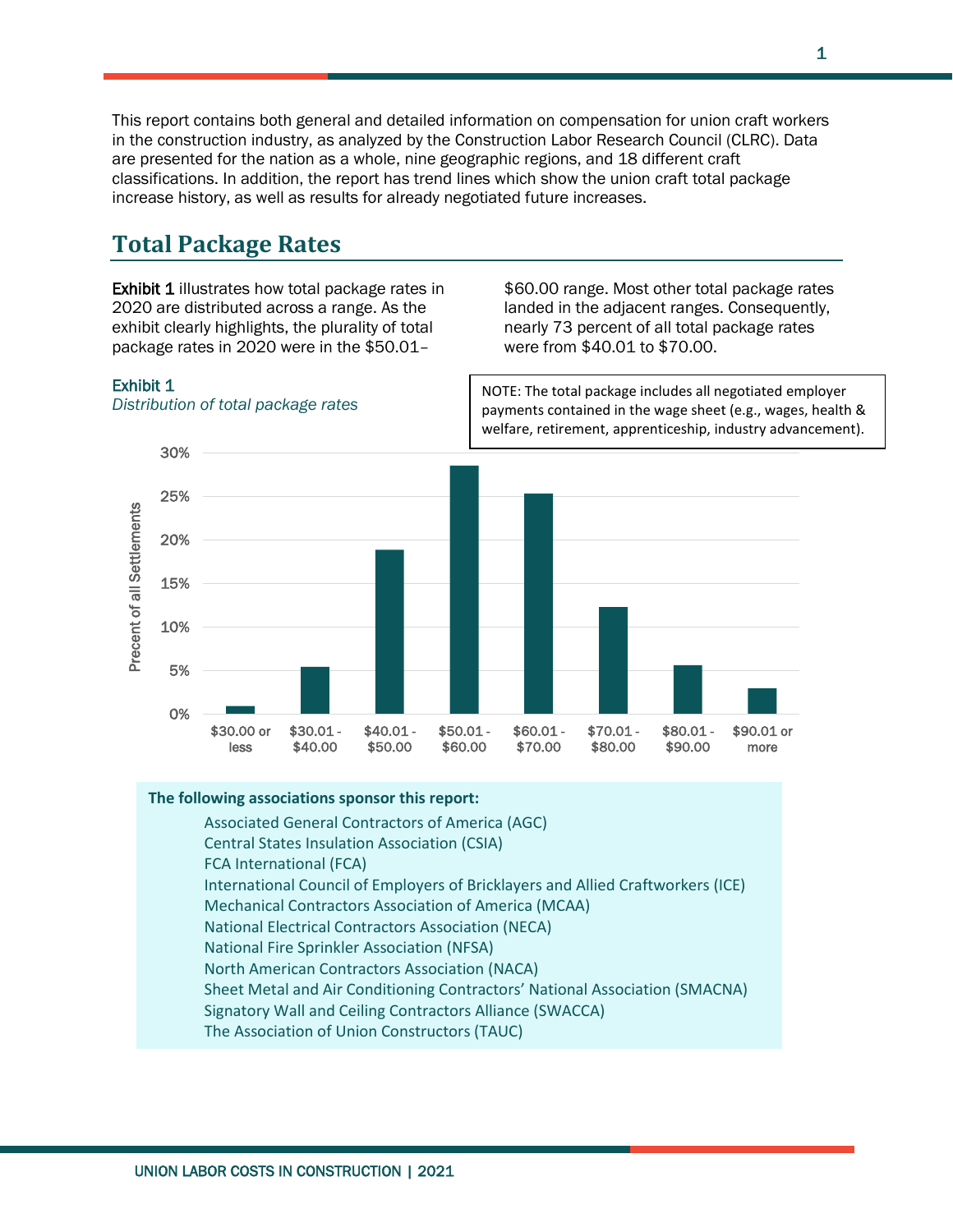Exhibit 2 displays results for the total package for 2020 by region. The US average (which is the average of the craft averages) was \$59.10. As shown in Exhibit 2, the largest average total package in 2020 was in the

Southwest Pacific region (\$69.45) and the smallest in the South Central region (\$39.42). The highest average total package rate was \$30.03 (76 percent) higher than the smallest.

#### Exhibit 2

*Total package average rates by region in descending order*



#### Regions

**New England:** CT, MA, ME, NH, RI, VT **Middle Atlantic:** DC, DE, MD, NJ, NY, PA **Southeast:** AL, FL, GA, KY, MS, NC, SC, TN, VA **East North Central:** IL, IN, MI, MN, OH, WI, WV **West North Central:** IA, KS, MO, NE

**South Central:** AR, LA, NM, OK, TX **Mountain Northern Plains:** CO, MT, ND, SD, UT, WY **Southwest Pacific:** AZ, CA, HI, NV **Northwest:** AK, ID, OR, WA

NOTE: In addition to actual differences, variation in total package average rates from region to region and craft to craft can be influenced by the composition of the data sample. For example, a craft's average rate may be partially affected by having more/less data from regions with higher/lower rates. Similarly, the total package average rate in a particular region may be partially due to that region having more/less data from crafts with higher/lower rates. In addition, the sample of available rates may change from year to year, which can affect craft and region averages.

2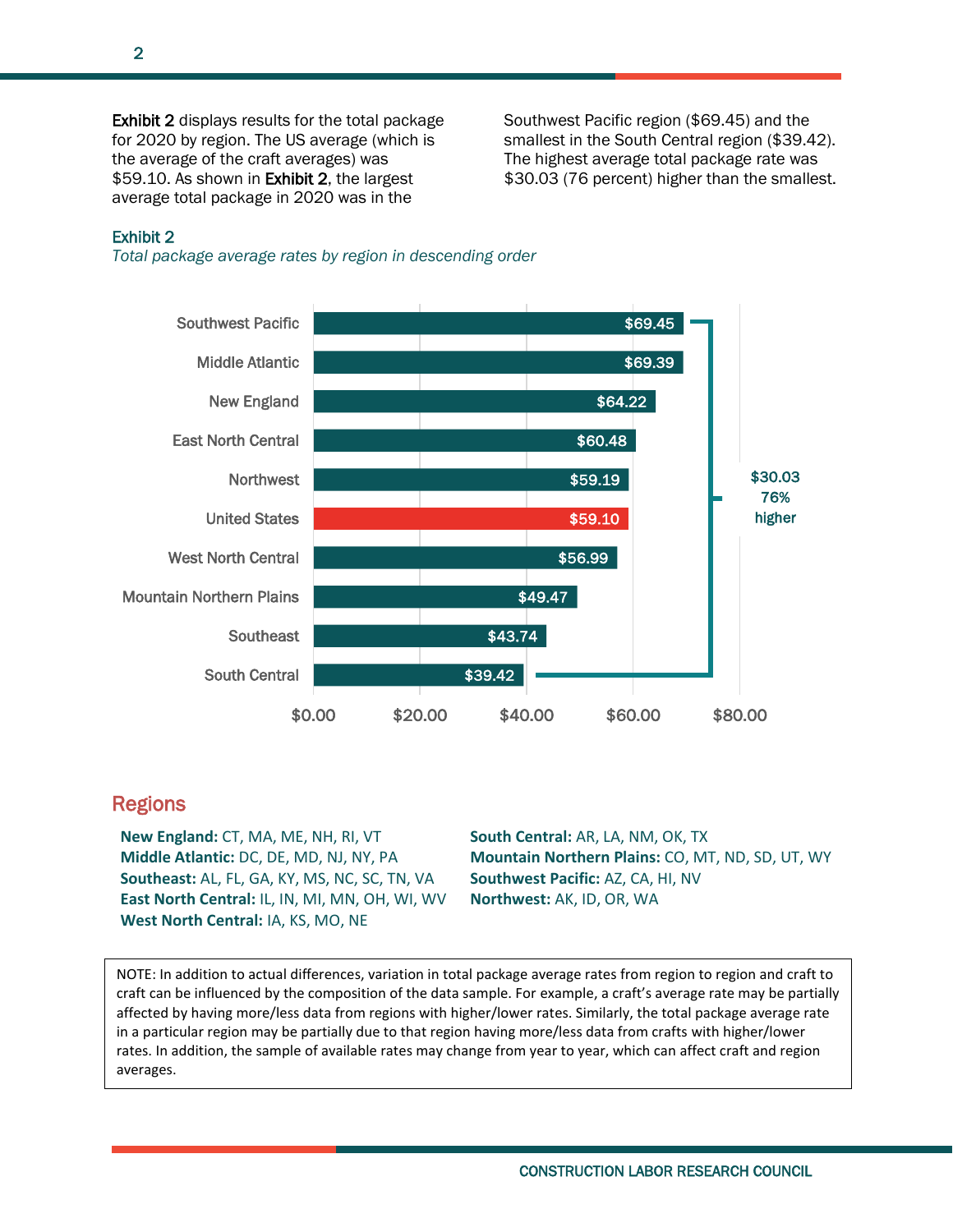The average total package rates by craft for 2020 are illustrated in Exhibit 3. The data ranged from \$45.95 for Roofers to \$70.62 for Boilermakers. The highest rate was \$11.52 (19 percent) higher, and the smallest was \$13.15 (22 percent) lower, than the US

average. There were five crafts with an average total package higher than \$65.00. There were two crafts with an average lower than \$50.00. All 11 of the other craft averages fell between \$50.00 and \$65.00.

#### Exhibit 3

*Total package average rates by craft in descending order*

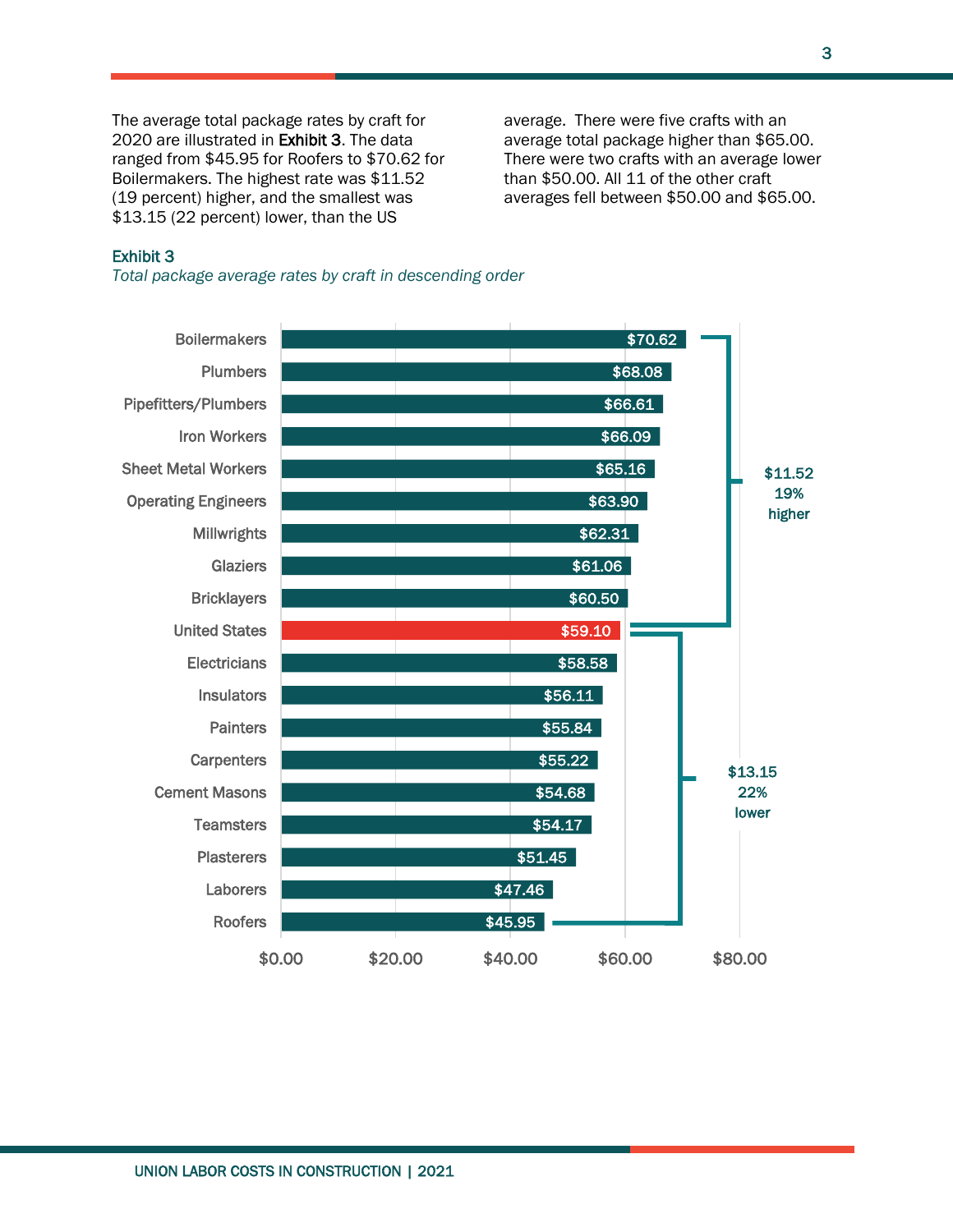Exhibit 4 gives a detailed look at union craft rates in construction in 2020 using a craft by region matrix. It shows the total package rate,

base wage rate, and fringe benefits & other rate for each craft for each region, as well as for the US.

#### Exhibit 4

*Total package, wage rate, and fringe benefits & other: craft by region*

| <b>United States</b>    | <b>NE</b>                | <b>MA</b> | <b>SE</b>                | <b>ENC</b> | <b>WNC</b> | <b>SC</b>                | <b>MNP</b> | <b>SWP</b>     | <b>NW</b>      | <b>US</b> |
|-------------------------|--------------------------|-----------|--------------------------|------------|------------|--------------------------|------------|----------------|----------------|-----------|
| <b>Total Package</b>    | \$64.22                  | \$69.39   | \$43.74                  | \$60.48    | \$56.99    | \$39.42                  | \$49.47    | \$69.45        | \$59.19        | \$59.10   |
| Wage Rate               | \$36.15                  | \$39.67   | \$28.24                  | \$34.95    | \$34.56    | \$27.95                  | \$31.41    | \$41.37        | \$38.44        | \$35.16   |
| Fringe Benefits & Other | \$28.07                  | \$29.71   | \$15.50                  | \$25.53    | \$22.43    | \$11.47                  | \$18.06    | \$28.08        | \$20.74        | \$23.94   |
| <b>Boilermakers</b>     | <b>NE</b>                | <b>MA</b> | <b>SE</b>                | <b>ENC</b> | <b>WNC</b> | <b>SC</b>                | <b>MNP</b> | <b>SWP</b>     | <b>NW</b>      | <b>US</b> |
| <b>Total Package</b>    | \$68.15                  | \$75.89   | \$62.57                  | \$69.43    | \$70.67    | $\overline{\phantom{a}}$ | \$68.85    |                |                | \$70.62   |
| Wage Rate               | \$41.19                  | \$42.53   | \$35.31                  | \$39.09    | \$40.48    | $\overline{\phantom{a}}$ | \$39.69    |                | $\blacksquare$ | \$40.26   |
| Fringe Benefits & Other | \$26.96                  | \$33.36   | \$27.26                  | \$30.34    | \$30.19    | $\overline{\phantom{a}}$ | \$29.16    | $\blacksquare$ | $\blacksquare$ | \$30.36   |
| <b>Bricklayers</b>      | <b>NE</b>                | <b>MA</b> | <b>SE</b>                | <b>ENC</b> | <b>WNC</b> | <b>SC</b>                | <b>MNP</b> | <b>SWP</b>     | <b>NW</b>      | <b>US</b> |
| <b>Total Package</b>    | \$75.50                  | \$72.29   | \$36.84                  | \$58.91    | \$58.52    | $\overline{\phantom{a}}$ | \$50.10    | \$70.36        | \$60.57        | \$60.50   |
| Wage Rate               | \$40.56                  | \$41.75   | \$27.23                  | \$34.22    | \$34.87    |                          | \$29.39    | \$42.44        | \$39.46        | \$36.33   |
| Fringe Benefits & Other | \$34.94                  | \$30.53   | \$9.61                   | \$24.69    | \$23.65    | $\overline{\phantom{a}}$ | \$20.72    | \$27.92        | \$21.11        | \$24.17   |
| <b>Carpenters</b>       | <b>NE</b>                | <b>MA</b> | <b>SE</b>                | <b>ENC</b> | <b>WNC</b> | <b>SC</b>                | <b>MNP</b> | <b>SWP</b>     | <b>NW</b>      | <b>US</b> |
| <b>Total Package</b>    | \$61.58                  | \$67.43   | \$40.35                  | \$57.07    | \$52.89    | \$35.81                  | \$39.68    | \$62.36        | \$57.45        | \$55.22   |
| Wage Rate               | \$34.50                  | \$40.98   | \$25.24                  | \$32.60    | \$32.04    | \$25.25                  | \$26.09    | \$38.61        | \$38.34        | \$33.45   |
| Fringe Benefits & Other | \$27.08                  | \$26.44   | \$15.11                  | \$24.47    | \$20.85    | \$10.56                  | \$13.59    | \$23.75        | \$19.10        | \$21.77   |
| <b>Cement Masons</b>    | <b>NE</b>                | <b>MA</b> | <b>SE</b>                | <b>ENC</b> | <b>WNC</b> | <b>SC</b>                | <b>MNP</b> | <b>SWP</b>     | <b>NW</b>      | <b>US</b> |
| <b>Total Package</b>    | $\overline{a}$           | \$72.81   | ÷.                       | \$54.10    | \$48.04    | \$33.88                  | \$48.75    | \$59.43        | \$55.01        | \$54.68   |
| Wage Rate               | $\frac{1}{2}$            | \$40.60   | $\overline{a}$           | \$32.22    | \$28.05    | \$23.82                  | \$32.63    | \$33.11        | \$34.11        | \$32.61   |
| Fringe Benefits & Other | $\overline{\phantom{0}}$ | \$32.21   |                          | \$21.88    | \$19.99    | \$10.07                  | \$16.12    | \$26.31        | \$20.90        | \$22.08   |
| <b>Electricians</b>     | <b>NE</b>                | <b>MA</b> | <b>SE</b>                | <b>ENC</b> | <b>WNC</b> | <b>SC</b>                | <b>MNP</b> | <b>SWP</b>     | <b>NW</b>      | <b>US</b> |
| <b>Total Package</b>    | \$70.84                  | \$70.90   | \$41.33                  | \$63.17    | \$57.99    | \$38.44                  | \$53.36    | \$70.19        | \$62.40        | \$58.58   |
| Wage Rate               | \$38.77                  | \$41.56   | \$28.26                  | \$38.03    | \$36.78    | \$27.87                  | \$36.63    | \$44.62        | \$39.30        | \$36.38   |
| Fringe Benefits & Other | \$32.07                  | \$29.34   | \$13.07                  | \$25.13    | \$21.22    | \$10.57                  | \$16.73    | \$25.57        | \$23.10        | \$22.20   |
| <b>Glaziers</b>         | <b>NE</b>                | <b>MA</b> | <b>SE</b>                | <b>ENC</b> | <b>WNC</b> | <b>SC</b>                | <b>MNP</b> | <b>SWP</b>     | <b>NW</b>      | <b>US</b> |
| <b>Total Package</b>    | \$55.20                  | \$61.22   | $\overline{\phantom{a}}$ | \$58.72    |            |                          |            | \$77.38        | \$66.42        | \$61.06   |
| Wage Rate               | \$30.33                  | \$34.22   | ÷,                       | \$35.06    |            |                          |            | \$46.34        | \$44.08        | \$36.27   |
| Fringe Benefits & Other | \$24.87                  | \$27.00   | ۰                        | \$23.66    |            |                          |            | \$31.04        | \$22.34        | \$24.79   |
| <b>Insulators</b>       | <b>NE</b>                | <b>MA</b> | <b>SE</b>                | <b>ENC</b> | <b>WNC</b> | <b>SC</b>                | <b>MNP</b> | <b>SWP</b>     | <b>NW</b>      | <b>US</b> |
| <b>Total Package</b>    | \$59.14                  | \$62.70   | \$50.44                  | \$56.76    | \$72.28    | \$42.30                  | \$47.71    | \$70.57        | \$64.21        | \$56.11   |
| Wage Rate               | \$36.36                  | \$37.12   | \$29.79                  | \$34.06    | \$40.35    | \$30.44                  | \$31.04    | \$45.38        | \$40.15        | \$34.22   |
| Fringe Benefits & Other | \$22.78                  | \$25.58   | \$20.65                  | \$22.70    | \$31.93    | \$11.86                  | \$16.67    | \$25.19        | \$24.07        | \$21.89   |
| <b>Iron Workers</b>     | <b>NE</b>                | <b>MA</b> | <b>SE</b>                | <b>ENC</b> | <b>WNC</b> | <b>SC</b>                | <b>MNP</b> | <b>SWP</b>     | <b>NW</b>      | <b>US</b> |
| <b>Total Package</b>    | \$74.52                  | \$73.06   | ÷,                       | \$64.31    | \$63.29    | \$44.10                  | \$64.24    | \$74.86        | $\blacksquare$ | \$66.09   |
| Wage Rate               | \$36.67                  | \$40.08   | $\overline{a}$           | \$33.86    | \$32.72    | \$27.00                  | \$32.55    | \$41.00        | ÷,             | \$35.20   |
| Fringe Benefits & Other | \$37.85                  | \$32.97   | ÷,                       | \$30.45    | \$30.57    | \$17.10                  | \$31.69    | \$33.86        | ÷,             | \$30.89   |

See page 2 for a detailed legend defining the geographic regions.

| NE   New England     | ENC   East North Central | MNP        |
|----------------------|--------------------------|------------|
| MA   Middle Atlantic | WNC   West North Central | <b>SWP</b> |
| SE   Southeast       | SC   South Central       | <b>NW</b>  |

Mountain Northern Plains Southwest Pacific

Northwest

4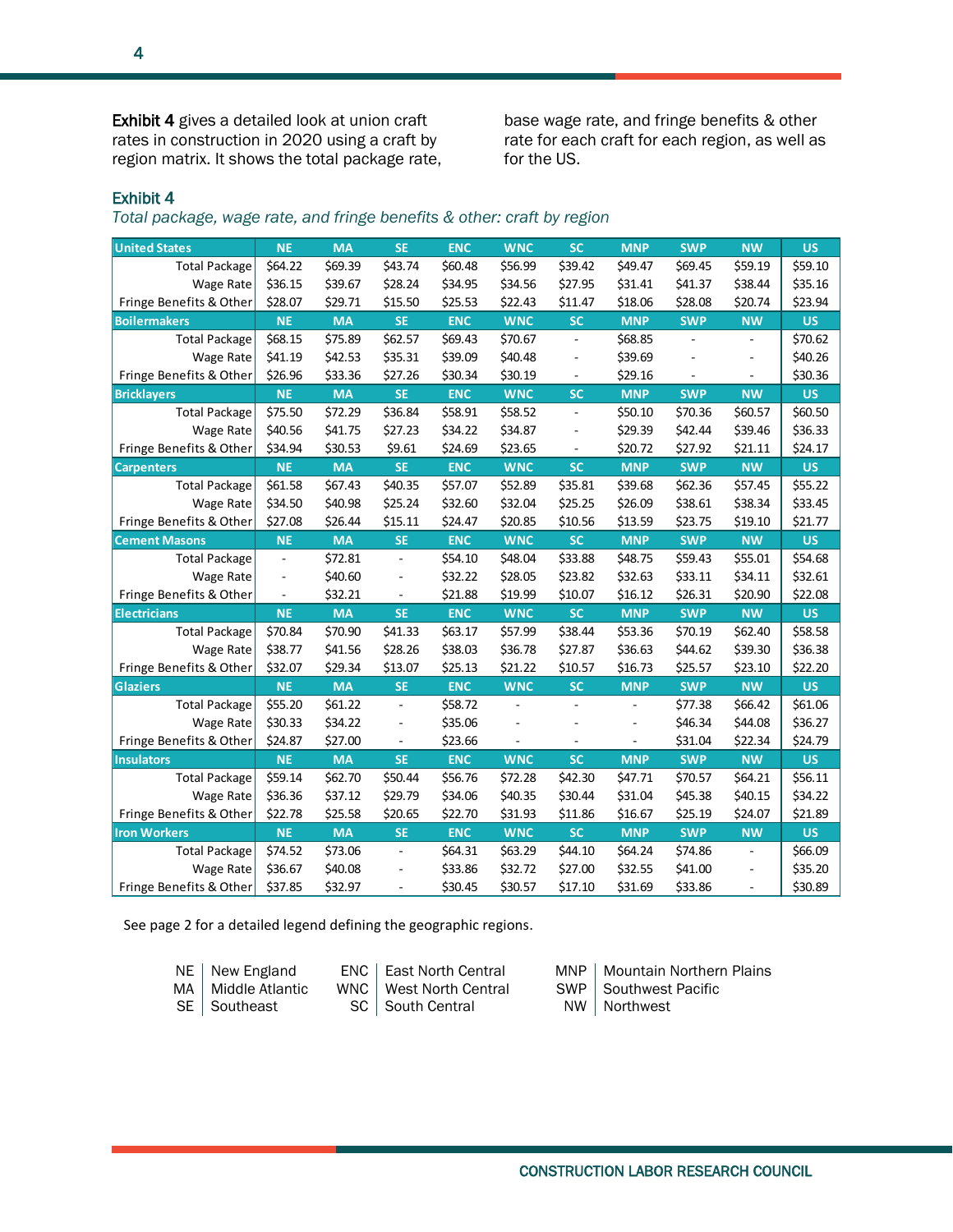#### Exhibit 4 (continued)

*Total package, wage rate, and fringe benefits & other: craft by region*

| Laborers                    | <b>NE</b>      | <b>MA</b> | <b>SE</b>                    | <b>ENC</b> | <b>WNC</b> | <b>SC</b>                | <b>MNP</b>               | <b>SWP</b> | <b>NW</b>      | <b>US</b> |
|-----------------------------|----------------|-----------|------------------------------|------------|------------|--------------------------|--------------------------|------------|----------------|-----------|
| <b>Total Package</b>        | \$58.91        | \$54.56   | \$30.73                      | \$48.90    | \$44.97    | \$25.37                  | \$44.19                  | \$55.42    | \$48.89        | \$47.46   |
| <b>Wage Rate</b>            | \$33.77        | \$26.95   | \$20.30                      | \$27.70    | \$28.89    | \$18.64                  | \$25.07                  | \$30.84    | \$32.04        | \$27.76   |
| Fringe Benefits & Other     | \$25.14        | \$27.61   | \$10.43                      | \$21.20    | \$16.09    | \$6.73                   | \$19.12                  | \$24.57    | \$16.85        | \$19.70   |
| <b>Millwrights</b>          | <b>NE</b>      | <b>MA</b> | <b>SE</b>                    | <b>ENC</b> | <b>WNC</b> | <b>SC</b>                | <b>MNP</b>               | <b>SWP</b> | <b>NW</b>      | <b>US</b> |
| <b>Total Package</b>        | \$60.09        | \$70.22   | \$45.17                      | \$61.91    | \$50.13    |                          | \$50.99                  | \$79.11    | \$62.55        | \$62.31   |
| Wage Rate                   | \$33.39        | \$42.02   | \$28.39                      | \$34.01    | \$30.03    | $\frac{1}{2}$            | \$34.00                  | \$48.15    | \$42.94        | \$36.78   |
| Fringe Benefits & Other     | \$26.69        | \$28.20   | \$16.78                      | \$27.90    | \$20.11    | $\overline{\phantom{a}}$ | \$16.99                  | \$30.95    | \$19.60        | \$25.53   |
| <b>Operating Engineers</b>  | <b>NE</b>      | <b>MA</b> | <b>SE</b>                    | <b>ENC</b> | <b>WNC</b> | <b>SC</b>                | <b>MNP</b>               | <b>SWP</b> | <b>NW</b>      | <b>US</b> |
| <b>Total Package</b>        | \$72.73        | \$78.46   | \$46.55                      | \$65.04    | \$56.60    | \$39.48                  | $\blacksquare$           | \$70.74    | \$59.27        | \$63.90   |
| Wage Rate                   | \$46.17        | \$48.37   | \$31.21                      | \$38.50    | \$35.00    | \$31.19                  | ÷,                       | \$44.46    | \$40.37        | \$40.31   |
| Fringe Benefits & Other     | \$26.56        | \$30.10   | \$15.34                      | \$26.55    | \$21.60    | \$8.28                   | $\overline{\phantom{a}}$ | \$26.28    | \$18.89        | \$23.60   |
| <b>Painters</b>             | <b>NE</b>      | <b>MA</b> | <b>SE</b>                    | <b>ENC</b> | <b>WNC</b> | <b>SC</b>                | <b>MNP</b>               | <b>SWP</b> | <b>NW</b>      | <b>US</b> |
| <b>Total Package</b>        | \$55.20        | \$56.08   | \$52.71                      | \$55.88    | \$51.62    | $\overline{a}$           |                          | \$62.65    | \$45.40        | \$55.84   |
| Wage Rate                   | \$30.33        | \$32.15   | \$29.17                      | \$32.28    | \$30.54    | $\overline{a}$           | ÷                        | \$39.22    | \$33.15        | \$32.71   |
| Fringe Benefits & Other     | \$24.87        | \$23.93   | \$23.54                      | \$23.60    | \$21.08    | $\blacksquare$           | $\blacksquare$           | \$23.43    | \$12.25        | \$23.13   |
| <b>Pipefitters/Plumbers</b> | <b>NE</b>      | <b>MA</b> | <b>SE</b>                    | <b>ENC</b> | <b>WNC</b> | <b>SC</b>                | <b>MNP</b>               | <b>SWP</b> | <b>NW</b>      | <b>US</b> |
| <b>Total Package</b>        | \$80.07        | \$84.91   | \$47.81                      | \$66.98    | \$63.09    | \$45.01                  | \$52.73                  | \$82.64    | \$80.64        | \$66.61   |
| <b>Wage Rate</b>            | \$44.70        | \$47.76   | \$31.44                      | \$39.69    | \$39.33    | \$31.75                  | \$33.65                  | \$48.47    | \$46.09        | \$40.10   |
| Fringe Benefits & Other     | \$35.37        | \$37.15   | \$16.38                      | \$27.29    | \$23.76    | \$13.26                  | \$19.08                  | \$34.17    | \$34.55        | \$26.50   |
| <b>Plumbers</b>             | <b>NE</b>      | <b>MA</b> | <b>SE</b>                    | <b>ENC</b> | <b>WNC</b> | <b>SC</b>                | <b>MNP</b>               | <b>SWP</b> | <b>NW</b>      | <b>US</b> |
| <b>Total Package</b>        | $\Box$         | \$80.03   | $\overline{\phantom{a}}$     | \$72.53    | \$63.50    | \$47.29                  | \$56.65                  | ÷,         | $\blacksquare$ | \$68.08   |
| <b>Wage Rate</b>            | $\overline{a}$ | \$48.64   | ÷,                           | \$40.98    | \$41.30    | \$33.64                  | \$36.78                  |            | ÷,             | \$41.46   |
| Fringe Benefits & Other     | ÷,             | \$31.39   | $\qquad \qquad \blacksquare$ | \$31.54    | \$22.20    | \$13.65                  | \$19.87                  |            | $\blacksquare$ | \$26.62   |
| <b>Plasterers</b>           | <b>NE</b>      | <b>MA</b> | <b>SE</b>                    | <b>ENC</b> | <b>WNC</b> | <b>SC</b>                | <b>MNP</b>               | <b>SWP</b> | <b>NW</b>      | <b>US</b> |
| <b>Total Package</b>        | $\blacksquare$ | \$49.50   | $\overline{a}$               | \$55.34    | \$44.82    | $\overline{a}$           | \$41.65                  | \$58.31    | \$60.41        | \$51.45   |
| Wage Rate                   | $\frac{1}{2}$  | \$29.47   | L,                           | \$32.00    | \$25.92    | $\frac{1}{2}$            | \$26.05                  | \$34.73    | \$38.38        | \$30.60   |
| Fringe Benefits & Other     | $\Box$         | \$20.03   | $\overline{\phantom{a}}$     | \$23.35    | \$18.89    | $\blacksquare$           | \$15.60                  | \$23.58    | \$22.03        | \$20.85   |
| <b>Roofers</b>              | <b>NE</b>      | <b>MA</b> | <b>SE</b>                    | <b>ENC</b> | <b>WNC</b> | <b>SC</b>                | <b>MNP</b>               | <b>SWP</b> | <b>NW</b>      | <b>US</b> |
| <b>Total Package</b>        | \$52.77        | \$51.64   | \$34.57                      | \$51.18    | \$48.58    | $\frac{1}{2}$            |                          |            |                | \$45.95   |
| Wage Rate                   | \$30.05        | \$29.68   | \$25.42                      | \$31.43    | \$30.29    |                          |                          |            | ÷,             | \$29.14   |
| Fringe Benefits & Other     | \$22.72        | \$21.96   | \$9.16                       | \$19.75    | \$18.29    |                          |                          |            |                | \$16.81   |
| <b>Sheet Metal Workers</b>  | <b>NE</b>      | <b>MA</b> | <b>SE</b>                    | <b>ENC</b> | <b>WNC</b> | <b>SC</b>                | <b>MNP</b>               | <b>SWP</b> | <b>NW</b>      | <b>US</b> |
| <b>Total Package</b>        | \$82.91        | \$79.52   | \$51.52                      | \$65.56    | \$59.65    | \$46.50                  | \$49.80                  | \$81.28    | \$65.09        | \$65.16   |
| Wage Rate                   | \$40.11        | \$41.15   | \$30.62                      | \$35.96    | \$36.33    | \$30.58                  | \$31.92                  | \$45.49    | \$39.23        | \$36.89   |
| Fringe Benefits & Other     | \$42.81        | \$38.37   | \$20.90                      | \$29.61    | \$23.32    | \$15.92                  | \$17.88                  | \$35.79    | \$25.86        | \$28.28   |
| <b>Teamsters</b>            | <b>NE</b>      | <b>MA</b> | <b>SE</b>                    | <b>ENC</b> | <b>WNC</b> | <b>SC</b>                | <b>MNP</b>               | <b>SWP</b> | <b>NW</b>      | <b>US</b> |
| <b>Total Package</b>        | \$55.76        | \$61.62   | \$43.26                      | \$54.02    | \$47.53    | $\blacksquare$           | $\blacksquare$           | \$64.97    | \$52.99        | \$54.17   |
| Wage Rate                   | \$29.97        | \$31.97   | \$28.67                      | \$33.76    | \$31.43    |                          |                          | \$34.26    | \$34.01        | \$32.38   |
| Fringe Benefits & Other     | \$25.79        | \$29.65   | \$14.59                      | \$20.26    | \$16.10    |                          | ÷,                       | \$30.71    | \$18.99        | \$21.79   |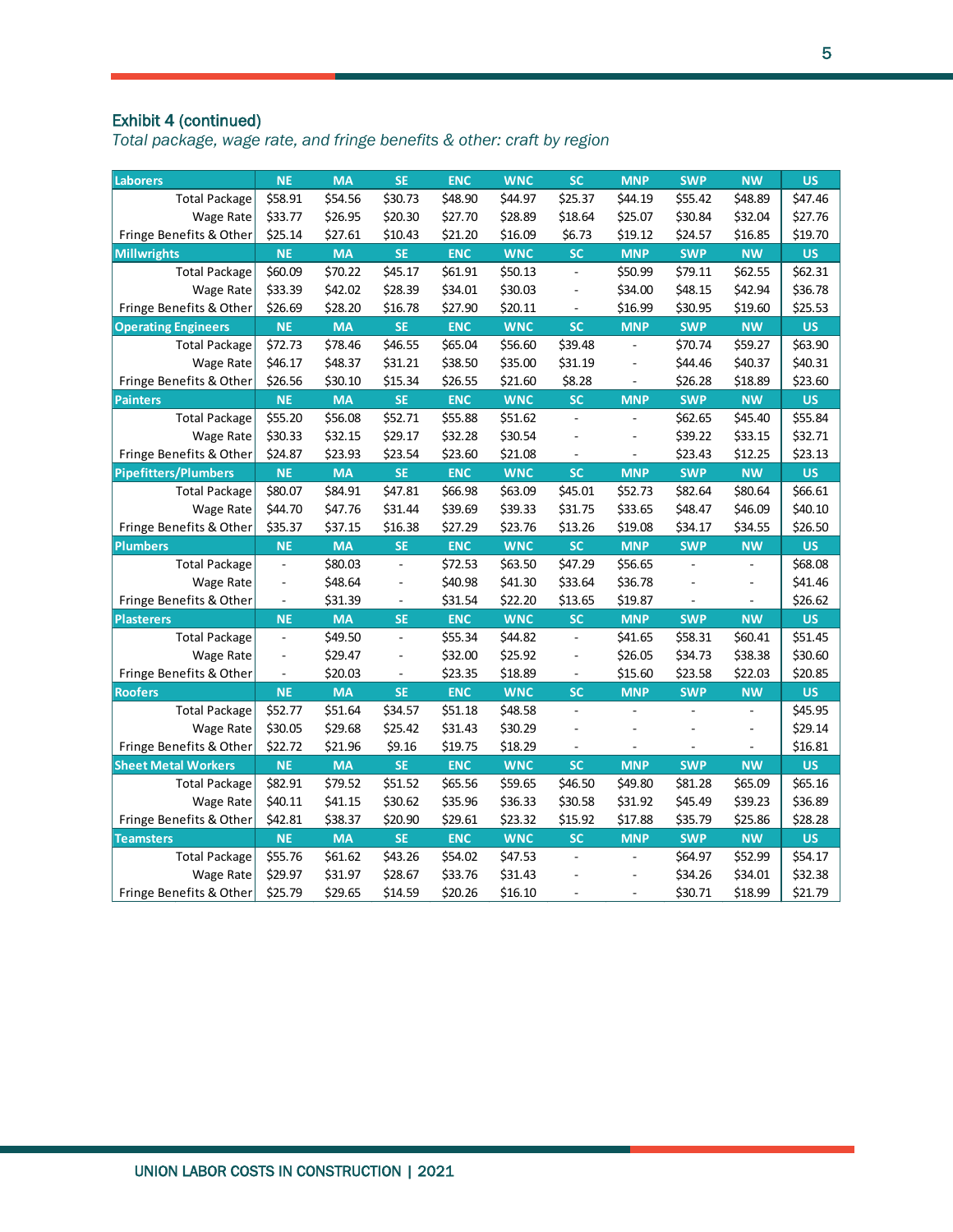#### Exhibit 5

#### *Defined contribution retirement and vacation prevalence by craft*

| Craft                       | <b>Defined</b><br><b>Contribution</b> | <b>Vacation</b> |  |  |
|-----------------------------|---------------------------------------|-----------------|--|--|
| <b>Boilermakers</b>         | 0%                                    | 15%             |  |  |
| <b>Bricklayers</b>          | 5%                                    | 18%             |  |  |
| <b>Carpenters</b>           | 26%                                   | 6%              |  |  |
| <b>Cement Masons</b>        | 4%                                    | 27%             |  |  |
| <b>Electricians</b>         | 4%                                    | 18%             |  |  |
| <b>Glaziers</b>             | 0%                                    | 4%              |  |  |
| <b>Insulators</b>           | 0%                                    | 10%             |  |  |
| <b>Iron Workers</b>         | 21%                                   | 24%             |  |  |
| <b>Laborers</b>             | 8%                                    | 19%             |  |  |
| <b>Millwrights</b>          | 14%                                   | 7%              |  |  |
| <b>Operating Engineers</b>  | 12%                                   | 17%             |  |  |
| <b>Painters</b>             | 8%                                    | 4%              |  |  |
| <b>Pipefitters/Plumbers</b> | 22%                                   | 27%             |  |  |
| <b>Plumbers</b>             | 21%                                   | 39%             |  |  |
| <b>Plasterers</b>           | 0%                                    | 28%             |  |  |
| <b>Roofers</b>              | 0%                                    | 3%              |  |  |
| <b>Sheet Metal Workers</b>  | 22%                                   | 5%              |  |  |
| <b>Teamsters</b>            | 0%                                    | 19%             |  |  |
| <b>United States</b>        | 9%                                    | 16%             |  |  |

Exhibit 5 shows the prevalence of two nonstandard fringe benefits (defined contribution retirement and vacation) for all crafts and the US. Carpenters had the largest prevalence of defined contribution payments at 26 percent, meaning that 26 percent of all carpenter wage sheets had a line item for defined contribution retirement payments. The largest prevalence for vacation was with the Plumbers at 39 percent. On average, 9 percent of total packages for union crafts in construction in the US had defined contribution retirement payments and 16 percent had vacation pay.

#### Exhibit 6

#### *US average rates and proportions*

Exhibit 6 addresses the average US distribution of wages, health & welfare, retirement, and other costs. Both the dollar amount and proportion of the average US total package are shown. Wages made up the majority of the total package at \$35.16 (59%). Of the fringe benefits, retirement was the largest category at \$11.67 (20%), followed by health & welfare at \$8.78 (15%). The "Other" category, which includes vacation, apprenticeship, unallocated and all other payments, was \$3.49 (6%).

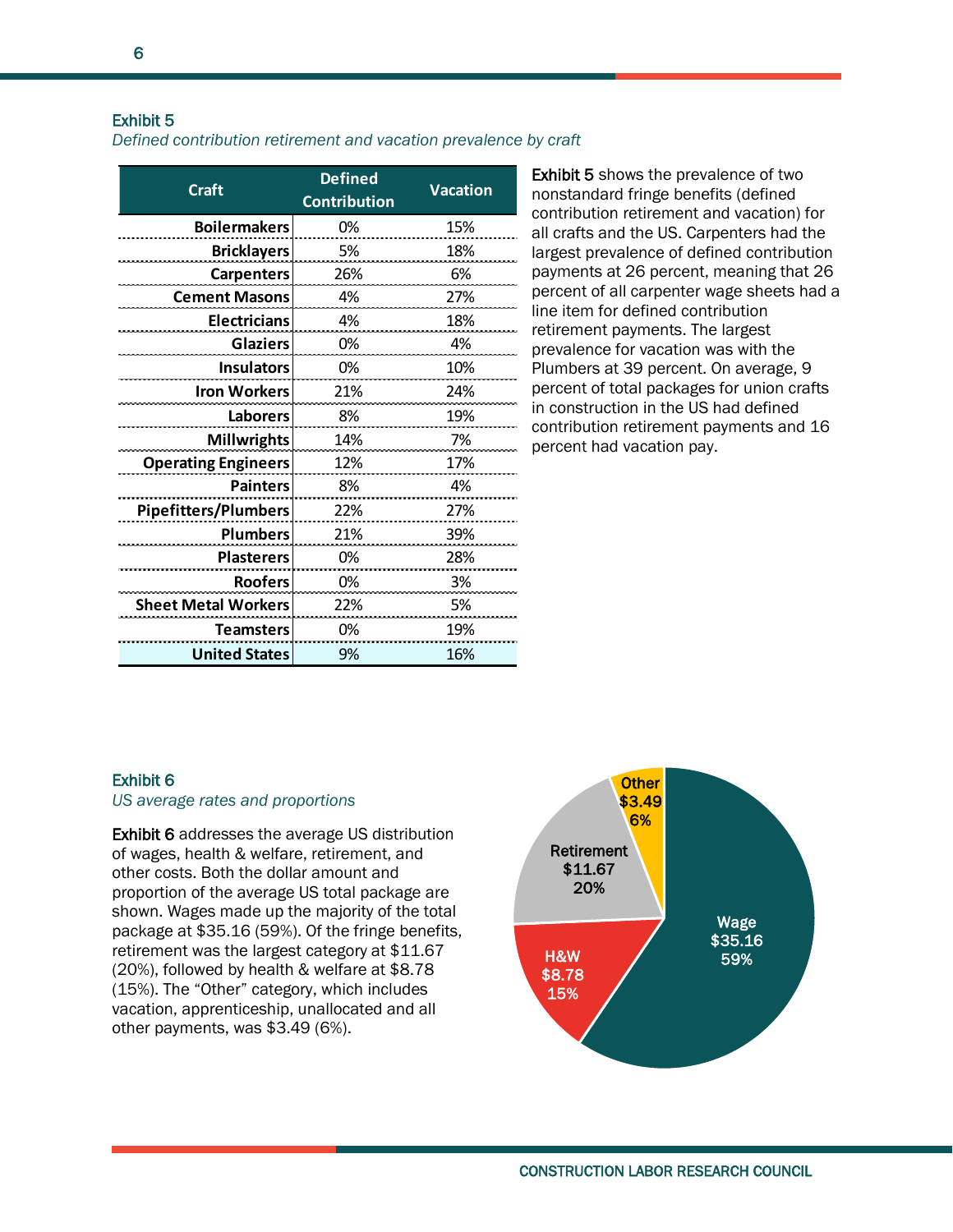The stacked bar chart in **Exhibit 7** is similar to the pie chart in Exhibit 6, showing the proportion of each category in the total package (wage rate, health & welfare, retirement, and other) for the US and each craft. The crafts are in descending order based on the wage percentage. Roofers had the largest proportion of the total package in wages (64 percent). Teamsters had the

largest proportion for health & welfare (19 percent). Boilermakers led all crafts in the proportion of their total package funding retirement (28 percent). Note that Exhibit 7 is not indicative of the dollar amount of each craft's total package (all crafts sum to 100 percent). Rather, it illustrates how the total package is distributed across the four categories.

#### Exhibit 7

|                             | <b>Roofers</b>       |              |     | 64%                                    |     |     | 18% | 14%       | 4%   |    |
|-----------------------------|----------------------|--------------|-----|----------------------------------------|-----|-----|-----|-----------|------|----|
| <b>Operating Engineers</b>  |                      |              | 63% |                                        |     | 15% |     | 16%       | 6%   |    |
| <b>Electricians</b>         |                      |              | 62% |                                        | 16% |     | 17% | 5%        |      |    |
|                             | <b>Insulators</b>    |              | 61% |                                        |     | 15% |     | 19%       | 5%   |    |
|                             | <b>Plumbers</b>      |              | 61% |                                        |     | 15% |     | 16%       | 8%   |    |
| Carpenters                  |                      |              | 61% |                                        | 15% |     | 19% | 5%        |      |    |
|                             | <b>Bricklayers</b>   |              | 60% |                                        |     | 14% |     | 20%<br>6% |      |    |
| <b>Pipefitters/Plumbers</b> |                      |              | 60% |                                        |     | 15% |     | 17%       | 8%   |    |
| <b>Teamsters</b>            |                      |              | 60% |                                        | 19% |     | 18% |           |      | 3% |
| <b>Cement Masons</b>        |                      |              | 60% |                                        |     | 14% |     | 20%       | 6%   |    |
| <b>Plasterers</b>           |                      |              | 59% |                                        |     | 15% |     | 19%       | 7%   |    |
|                             | <b>United States</b> |              | 59% |                                        |     | 15% |     | 20%       | 6%   |    |
|                             | <b>Glaziers</b>      |              | 59% |                                        |     | 14% |     | 19%       | 8%   |    |
|                             | <b>Millwrights</b>   |              | 59% |                                        |     | 14% |     | 22%       | 5%   |    |
|                             | <b>Painters</b>      |              | 59% |                                        |     | 15% |     | 20%       | 6%   |    |
|                             | Laborers             |              | 58% |                                        |     | 16% |     | 20%       | 6%   |    |
| <b>Boilermakers</b>         |                      |              | 57% |                                        |     | 11% |     | 28%       |      | 4% |
| <b>Sheet Metal Workers</b>  |                      |              | 57% |                                        | 14% |     | 19% |           | 10%  |    |
| <b>Iron Workers</b>         |                      |              | 53% |                                        | 15% |     | 25% |           | 7%   |    |
|                             |                      | 0%<br>■ Wage | 20% | 40%<br><b>H&amp;W</b> Retirement Other | 60% |     | 80% |           | 100% |    |

#### *Proportions of total package by craft*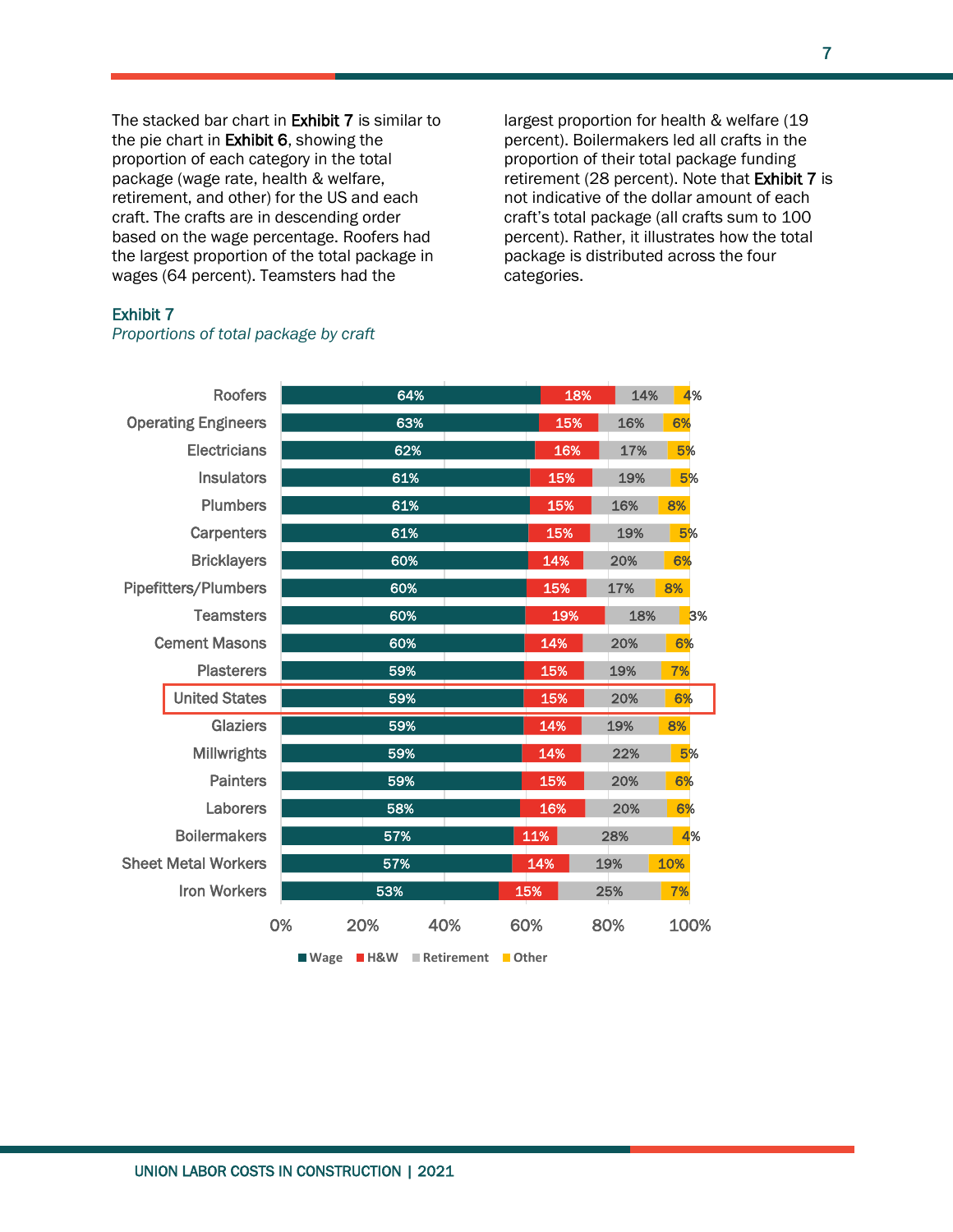## **Total Package Increases**

This section contains charts showing the total package increases from the 2020 year end CLRC *Settlements Report*. See that report for additional information on total package increases for union craft workers in construction.

### First Year Increases in 2020

#### Exhibit 8





#### Exhibit 9

*First year increases in new settlements, shown as dollars*

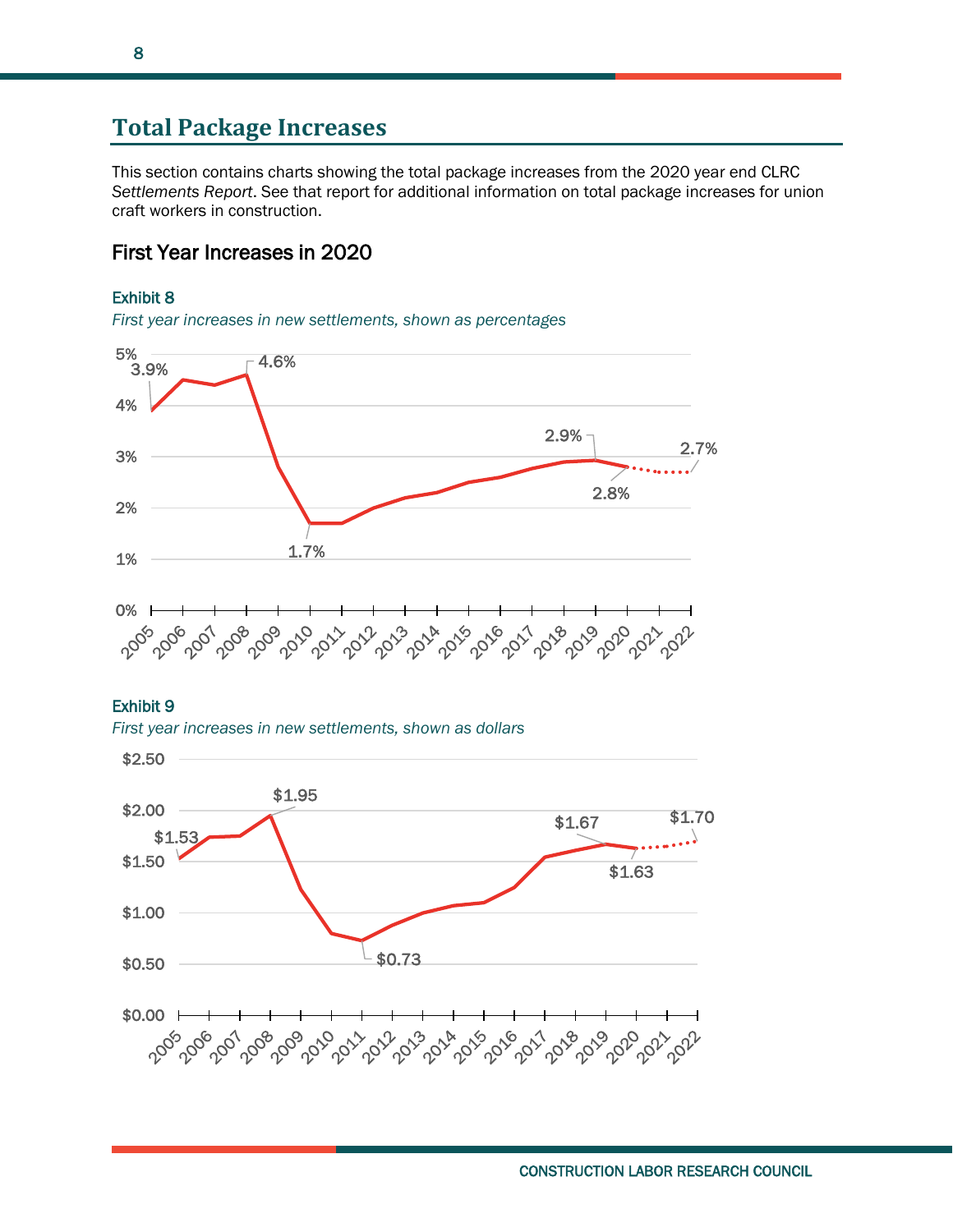### Increases for All Contract Years

#### Exhibit 10



#### Exhibit 11

*All increases, shown as dollars*



The first year increases section is useful for understanding current trends. The all contract years data is better for summarizing the total amount actually paid/earned by contractors/employees and for making projections based on already negotiated future increases (CLRC already has hundreds of data points for 2021 – 2025 increases).